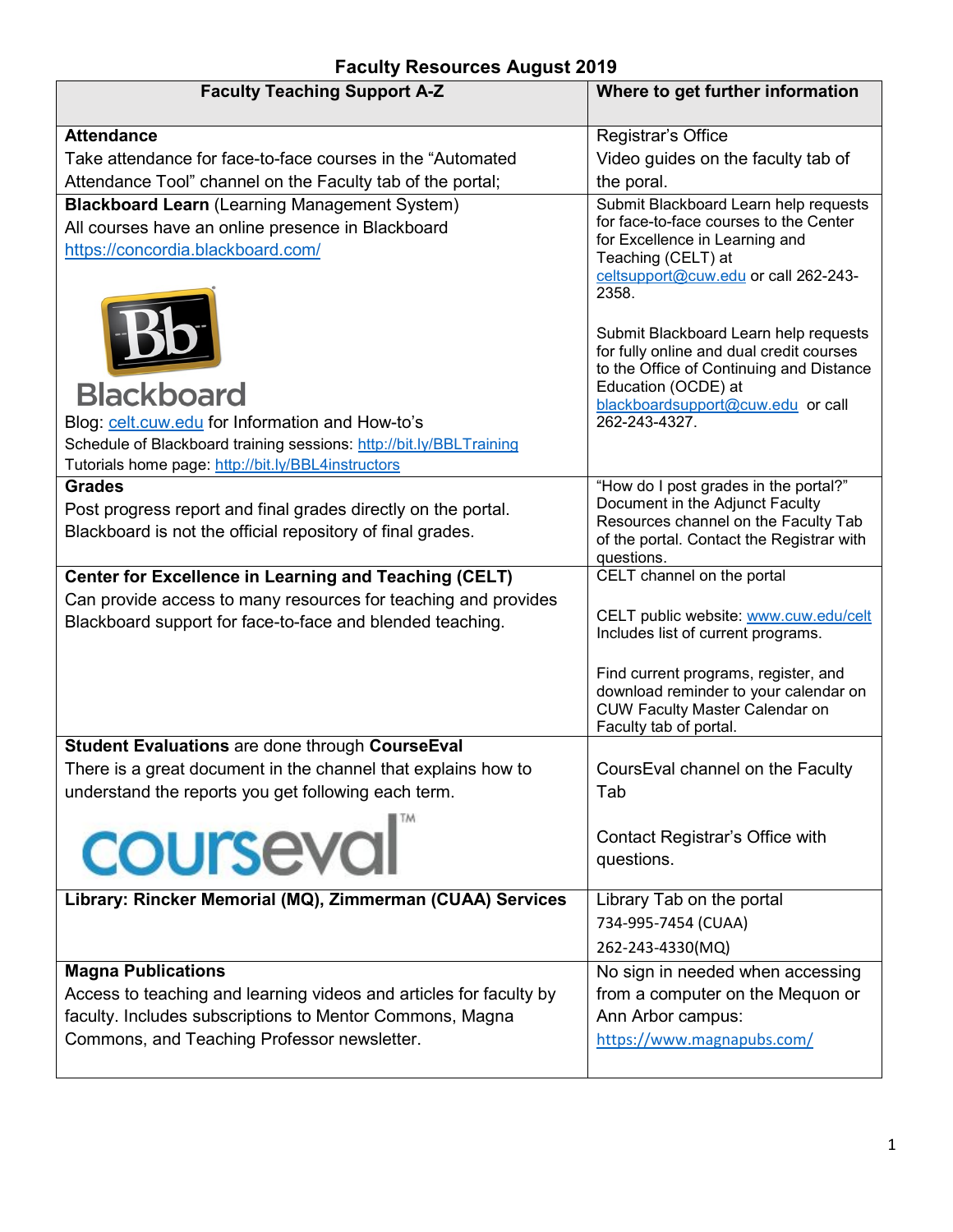|                                                                       | Instructions for setting up an account |
|-----------------------------------------------------------------------|----------------------------------------|
|                                                                       | are on the CELT channel on the faculty |
|                                                                       | tab of the portal.                     |
| <b>Qualtrics (online) Survey Tool</b>                                 | <b>Qualtrics Accounts Channel,</b>     |
| Accounts connected to our enterprise license are available to all     | Resources tab of the portal            |
| faculty and staff.                                                    | <b>Elizabeth Evans</b>                 |
|                                                                       | 262-243-4283                           |
| <b>qualtrics SO EXPERIENCE</b>                                        | Elizabeth.evans@cuw.edu                |
|                                                                       |                                        |
| <b>Faculty Research &amp; Scholarship Support A-Z</b>                 | Where to get further information       |
|                                                                       |                                        |
| CITI (Responsible Conduct of Research Training for Faculty)           | Committee for Scholarship Integrity    |
| All faculty must complete this online training. If you are doing      | (CSI)                                  |
| human subjects research, you will also need "Biomedical Research      | Link on Research and Scholarship       |
| Basic Refresher" or "Social Science and Behavioral Research Basic     | channel on the portal, Faculty tab     |
| Refresher". You will need evidence of passing the latter to submit    |                                        |
| with IRB proposals.                                                   |                                        |
|                                                                       | Elizabeth Evans has how to for         |
| This is also available for graduate students.                         | students.                              |
| <b>Concordia Intramural Research Grant (CIRG)</b>                     | <b>CIRG Grant Committee</b>            |
| Internal grant awards for full-time faculty research projects. These  | <b>Beth Buckley</b>                    |
| grants are intended to function as seed money in obtaining            | 262-243-2766                           |
| additional funding from outside sources.                              | Beth.buckley@cuw.edu                   |
|                                                                       |                                        |
| Application window December 1 - February 1 for following year.        |                                        |
| <b>Concordia Intramural Teaching Grant (CITG)</b>                     | Elizabeth Evans, CELT                  |
| Internal grant for full-time faculty innovation in a course taught,   | 262-243-4823                           |
| including expenses and a faculty stipend. Also supports               | www.cuw.edu/celt                       |
| Scholarship of teaching and Learning (SOTL) projects.                 | Application in Forms Repository on     |
|                                                                       | the portal Resources tab and in        |
| Application window is March 1 - June 1 for following academic year    | CELT channel on portal Faculty tab     |
| <b>Digital Measures</b>                                               | Faculty tab of the portal.             |
| <b>POWERED BY</b>                                                     |                                        |
| .::DigitalMeasures                                                    | Contact the Registrar with             |
|                                                                       | questions.                             |
| Tool for tracking faculty activities, accomplishments, and            |                                        |
| scholarship.                                                          |                                        |
| Faculty Scholarship Week Nov 5-8, 2019                                | Faculty Scholarship Committee and      |
| Peer-reviewed presentation and poster opportunities each fall.        | Office of Research and Sponsored       |
| Deadline for Abstract submission is Friday September 13;<br>$\bullet$ | Programs                               |
| notifications will occur by September 30 The poster session is        | Julie Dresen                           |
| Wednesday, Nov 6 in the Terrace Room from 11:30-12:30 on the          | 262-243-2794                           |
| Mequon campus, at Ann Arbor in the Kreft Arts Recital Hall,           | Julie.Dresen@cuw.edu                   |
| posters available all day, snacks provided                            |                                        |
| Presentations will take place on Tuesday, Nov 5, Thursday Nov 7,      |                                        |
| and Friday Nov 8 from Noon to 1:00pm in the Lakeshore Room,           |                                        |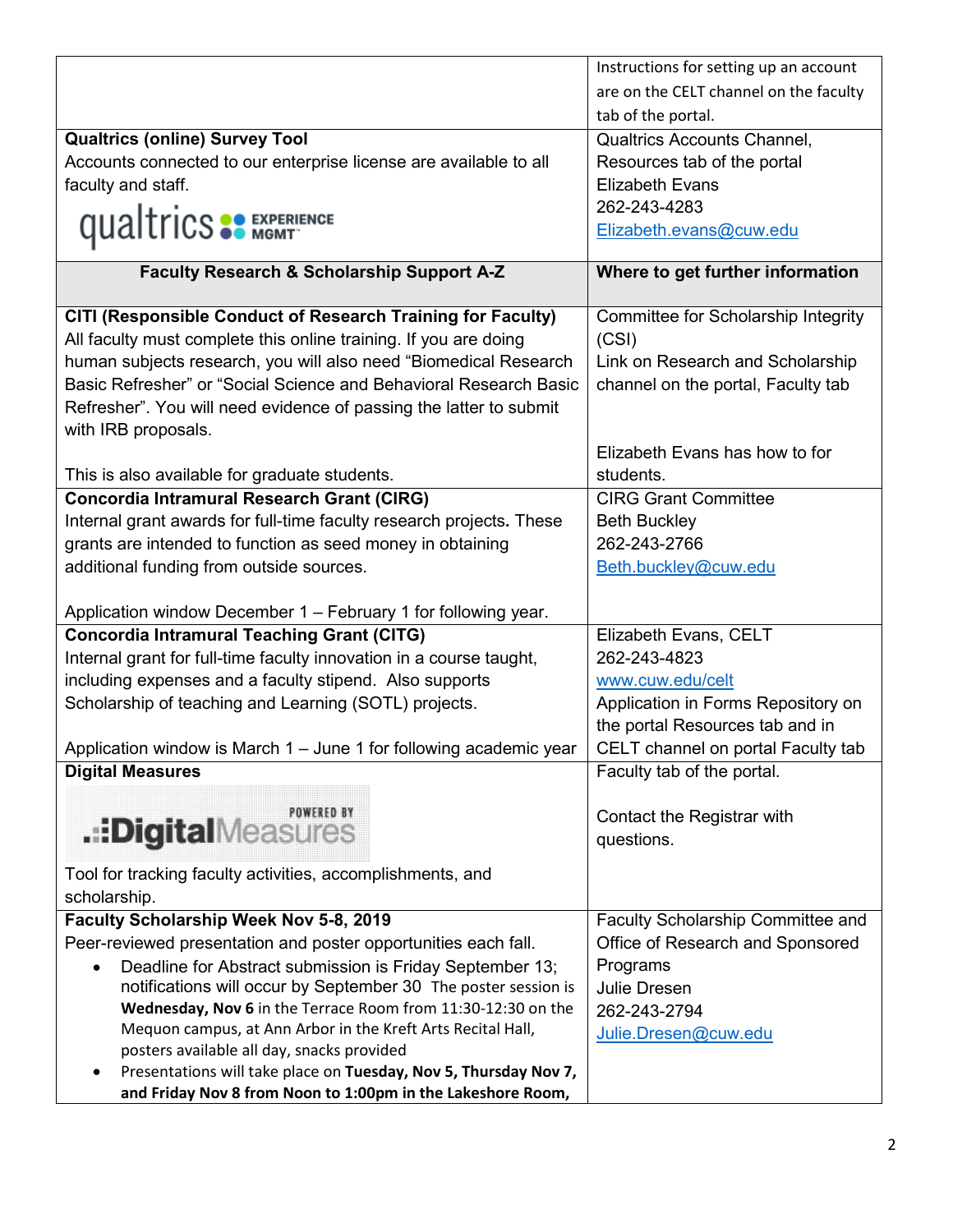| in the Lakeshore Room on the Mequon campus; lunch will be                                                                                                                                                                                                                                                                                                                                                                          |                                                                                                                          |
|------------------------------------------------------------------------------------------------------------------------------------------------------------------------------------------------------------------------------------------------------------------------------------------------------------------------------------------------------------------------------------------------------------------------------------|--------------------------------------------------------------------------------------------------------------------------|
| provided<br><b>Grant Support</b>                                                                                                                                                                                                                                                                                                                                                                                                   | Office of Research and Sponsored                                                                                         |
| Grant identification, writing support (pre-award process), post-                                                                                                                                                                                                                                                                                                                                                                   | Programs (ROSP)                                                                                                          |
| award support, grant-writing workshops. Contact the OSP for any                                                                                                                                                                                                                                                                                                                                                                    | Julie Dresen                                                                                                             |
|                                                                                                                                                                                                                                                                                                                                                                                                                                    | 262-243-2794                                                                                                             |
| grant inquiries, as all research grants must be submitted through                                                                                                                                                                                                                                                                                                                                                                  |                                                                                                                          |
| the OSP                                                                                                                                                                                                                                                                                                                                                                                                                            | Julie.dresen@cuw.edu                                                                                                     |
| grant Forward<br>Bu Cazoodle<br>Grant Forward funding database of grant opportunities from<br>Federal, state, corporate and family foundations, and association<br>sponsors. CUW/CUAA faculty can search this database to locate<br>funding for scientific research, conferences, program funding,<br>faculty development, training or scholarship grants, capital,<br>equipment, and fellowships, or set alerts to track specific | See also Office of Research and<br>Sponsored Programs (ROSP)<br>channel on the portal, Faculty Tab<br>or the CUW website |
| opportunities.                                                                                                                                                                                                                                                                                                                                                                                                                     |                                                                                                                          |
| Register to get emails when grants open in your areas of interest.<br>Additionally, faculty members are encouraged to upload their CV<br>into the database. Each word in your CV becomes a searchable<br>term that the system will use to match funding based on your area<br>of expertise.                                                                                                                                        |                                                                                                                          |
| Cayuse 424                                                                                                                                                                                                                                                                                                                                                                                                                         |                                                                                                                          |
| Cayuse 424 Proposal Creation Software                                                                                                                                                                                                                                                                                                                                                                                              |                                                                                                                          |
| <b>Institutional Review Board (IRB)</b>                                                                                                                                                                                                                                                                                                                                                                                            | Links on "Research and                                                                                                   |
| Reviews research proposals involving human subjects                                                                                                                                                                                                                                                                                                                                                                                | Scholarship" Channel on the portal<br>Faculty tab.                                                                       |
| <b>Animal Care and Use Committee (IACUC)</b>                                                                                                                                                                                                                                                                                                                                                                                       |                                                                                                                          |
| Reviews research proposals involving animals                                                                                                                                                                                                                                                                                                                                                                                       |                                                                                                                          |
|                                                                                                                                                                                                                                                                                                                                                                                                                                    |                                                                                                                          |
| Rincker Memorial (MQ) Zimmerman (CUAA) Services                                                                                                                                                                                                                                                                                                                                                                                    | Library Tab on the portal                                                                                                |
| One-on-one support for online search strategies, InterLibrary loan                                                                                                                                                                                                                                                                                                                                                                 | 734-995-7454                                                                                                             |
| requests, tools to identify journal metrics and impact, copyright fair                                                                                                                                                                                                                                                                                                                                                             | 262-243-4330                                                                                                             |
| use issues, use of citation management tools.                                                                                                                                                                                                                                                                                                                                                                                      |                                                                                                                          |
| <b>Qualtrics (online) Survey Tool</b>                                                                                                                                                                                                                                                                                                                                                                                              | <b>Qualtrics Accounts Channel,</b>                                                                                       |
| Accounts connected to our enterprise license are available to all                                                                                                                                                                                                                                                                                                                                                                  | Resources tab of the portal                                                                                              |
| faculty and staff. Student research assistants can have accounts                                                                                                                                                                                                                                                                                                                                                                   | Elizabeth Evans, 262-243-4283                                                                                            |
| under the supervision of a Concordia employee.                                                                                                                                                                                                                                                                                                                                                                                     | Elizabeth.evans@cuw.edu                                                                                                  |
| <b>qualtrics SO EXPERIENCE</b>                                                                                                                                                                                                                                                                                                                                                                                                     |                                                                                                                          |